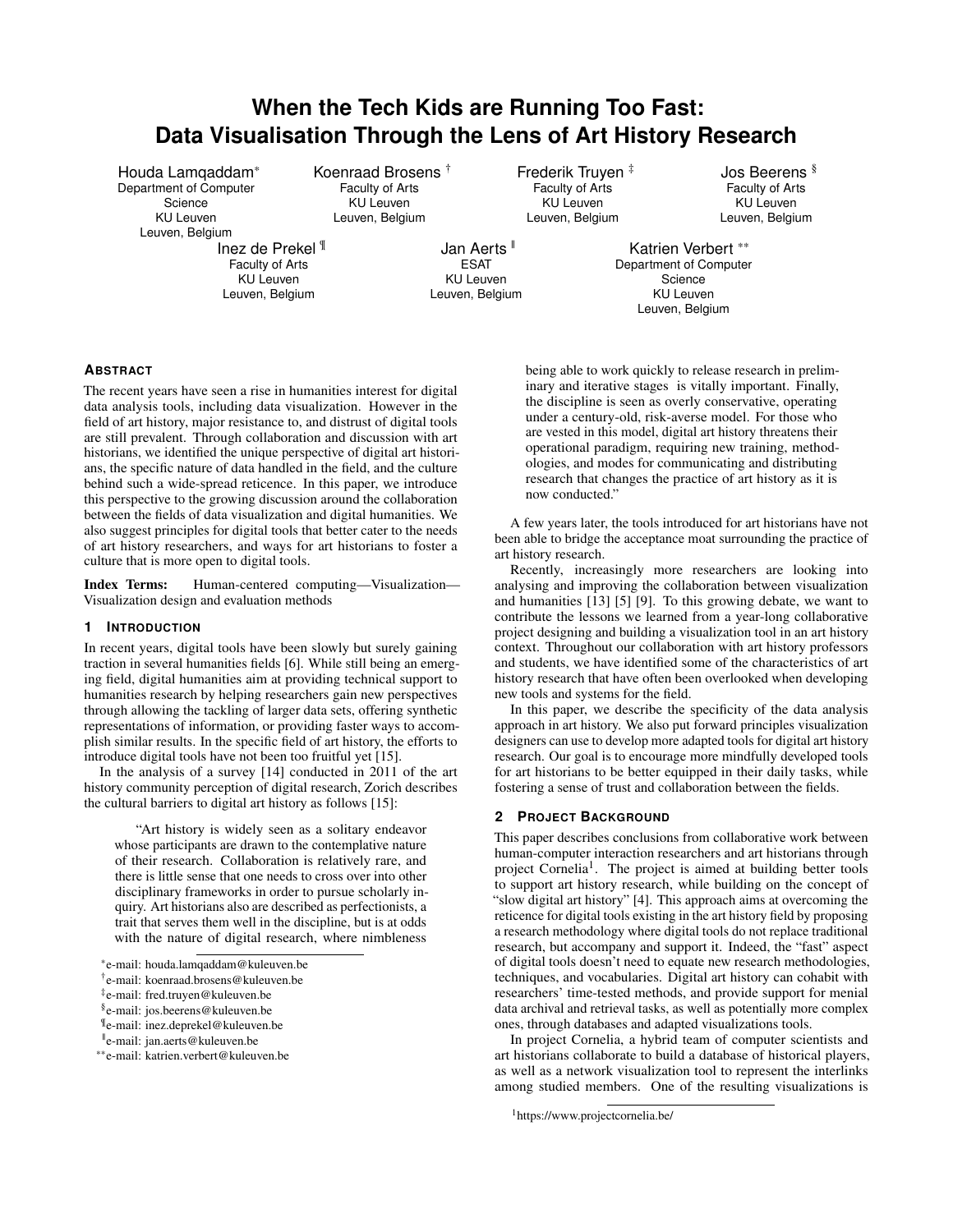presented in Figure 1, and shows a genealogical tree augmented with time-dependence and extra-familial links. This visualization is to be included in a database exploration tool as visual support of the familial and community-related information existing about each person. If at first sight, the tool looks like an analog and minimalist family tree, it is for a good reason. Indeed, we understood quite early how skepticism around digital tools and culture impeded most tools designed for art historians to be accepted and effectively used as part of the research process. We therefore toyed with a few different prototypes first, before focusing our efforts on a design that was seemingly close to traditional representations, while packing extra features that only appear upon interaction (these can be seen in the live version of the tool online in the project Cornelia website). Figure 1 shows the pre-interaction state of the tool.

Through the experience of designing and creating this visualization tool for the project, we had the opportunity to collaborate with professors and doctorate students in art history, and hear their feedback and perspective on the place of digital tools - including visualization - on contemporary art history research. The following arguments stem from discussions, interviews and accounts from art history researchers, as well as a look at the literature produced on the topic.

## **3 DATA ANALYSIS APPROACH IN ART HISTORY**

The data analysis approach followed in the field of art history is different from what we in the STEM field are generally used to, and must therefore be taken into consideration when designing for the field. From our discussions with art history experts, we extract some characteristics about the type of data and contributions that art history is built around.

## **3.1 Data sources**

Rather than numbers and statistical data, much of the data analyzed by art historians is the artworks themselves. The core of what can be seen as data are the paintings, tapestries, sculptures etc. that are being studied. The nature of such media make data analysis obey different rules than the mathematical and statistical analyses that may characterize other fields. The artworks are then complemented by external documents and archives tracing the lives and connections of artists. While the artwork can therefore be viewed as a visualization of information, said resources (e.g. archival documents, books) provide the essential context for their analysis. These resources also have specific characteristics distinguishing them from what we commonly view as metadata.

# **3.2 Field Characteristics**

## • Rich interpretable data.

Artworks are often the elements that trigger reflection, rather than contain answers. While common data visualizations present the user with synthesized views of data and answers to research questions, a painting will most often be the starting point for contemplation. It will therefore inform the search for meanings, details, intentions, and focal points. Artworks therefore pose questions instead of answering them.

## • Subjective contributions.

Artwork analysis is filled with subjectivity. The contribution of an art historian will therefore often consist in making a claim denoting a unique perspective. This perspective is usually gained through meticulous reading of archival documents, coupled with in-depth artwork analysis. Contributions are therefore often based on putting in evidence previously unexplored nuances. In this context, the use of aggregates, statistics and data-crunching algorithms by computer scientists is viewed as an approach where the reflection and the nuance disappear in the face of the data [\[14\]](#page-3-2). Making the analogy with the concept

of "distant reading" in literature, Bishop also notes the loss of "singular genius" when literature is viewed "as an integrated system of global publishing" [\[3\]](#page-3-7). In the field of art history, graphs can therefore be viewed as too strict, mathematical and closed to interpretation.

# • Sparse finite datasets.

In more technical fields, technical advancements have allowed researchers to tackle big datasets, and draw conclusions based on large scales of information. However, in the world of art history, it is common for a researcher to focus on a very small number of players for years at a time. Within that scope, finite resources and archives mean the need to delve in smaller quantities of data. Narratives are therefore built based on few data points, and are often more suggestive in nature. Moreover, missing data comes as no surprise. The archival resources needed to provide context for works of art are often few and far between, for various social, economic, and geopolitical reasons. In project Cornelia database for instance, several instances exist where large chunks of archival documents (from a particular borough, or time period) are non-existent, because they were not preserved, or because they were destroyed during war times. Missing data is therefore an integral attribute of the dataset. It can even be beneficial as it provides researchers with pointers to potential key persons, dates, works that could complete the story.

# • Internal debate.

A further objection from the art history field to digital methods is part of a global humanities resistance to what is considered a move to a neo-liberal consumption-driven view of research. For Grusin, the funding of digital humanities as a whole can be seen as a "manifestation of cutbacks in public funding for higher education" [\[8\]](#page-3-8). In her article "Against Digital Art History", Bishop invokes the same idea, noting that digital art history is a "subordination of human activity to metric evaluation". She links the flourishing of digital humanities to an approach aiming at making the humanities produce "useful" output [\[3\]](#page-3-7). Indeed, as Adema & Hall rephrase, while presenting Grusin's work, the result is that "instead of feminist, queer, and other forms of theory, the emphasis within digital humanities is on more productive and marketable skills" [\[2\]](#page-3-9). This attempt to make digital humanists work in measurable, productive, quantifiable terms are themselves explained as being directly linked to the neoliberalization and corporatization of the academy [\[8\]](#page-3-8).

# **4 THINKING DATA VISUALIZATION FOR ART HISTORY**

While technical advances mean art history researchers could be much better supported in their data retrieval and analysis, we can observe resistance from traditional researchers to the field of digital humanities [\[6\]](#page-3-0). A few arguments can often be heard against the practice of digital art history, such as the fact that "paintings are the only images needed", to dismiss the need for visualizations of data, graphs, and other visual aids for art history research. Another commonly held stance is that "The tech people are running too fast". Indeed, a focus on technological advances and big data representations have left art historians feeling that digital humanities researchers are going at a high speed as far as technical advances, without that translating into a better addressing of their specific needs. This standpoint is an alarming one as far as collaboration between the fields of digital humanities and art history, as it communicates a breached trust, and the belief that software designers do not have their best interest at heart. If we can convince art historians that we are willing to produce work at the service of art history, we may be able to address this resistance.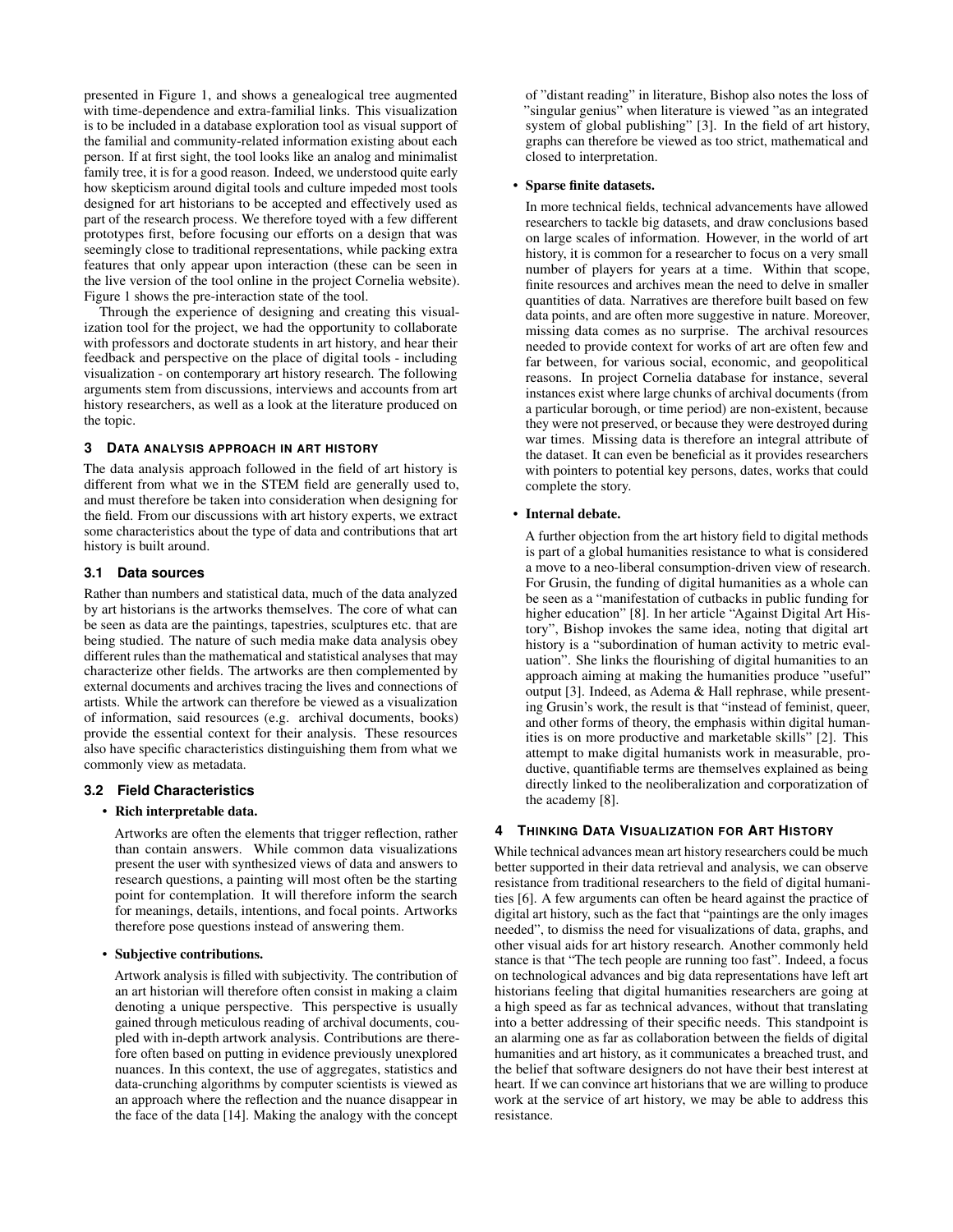

Figure 1: Main visualization before interaction.

With that in mind, we put forward principles of data visualization designed for art history research. These are derived from our research on developing network visualizations for art historians [\[11\]](#page-3-10), briefly presented in Section 2.

#### • Applying user-centered design

Research has shown that interest for digital tools is still on the low side for humanists. In the recent years, low usability has been pointed as an obstacle even for the users who showed interest in the field [\[7\]](#page-3-11) [\[11\]](#page-3-10). Following user-centered design principles could be a possible solution to this. User-centered design is defined as an approach which pursues the active involvement of users at every stage of the design process [\[10\]](#page-3-12) [\[12\]](#page-3-13). Whether through usability testing, idea generation, or in-situ observations, involving users has been found to "assure that the product will be suitable for its intended purpose in the environment in which it will be used" [\[1\]](#page-3-14). Viewing art historians as users whose needs must be centered in the design of digital tools could be a first step in ensuring their acceptance. Similarly, investing in usability, user trust and acceptance and supporting user work-flows rather than presenting innovative - but disconnected - tools could correct the view of historians that the field of digital humanities is "running too fast", and is not built with their needs as a goal.

## • Immersion in art history culture

The same way that a data visualization tool developed for theoretical physics researchers will not be able to translate to the needs of medical doctors, tools built for linguistics researchers for instance will not do for political scientists. Although often lumped up as a single concept, digital humanities do not refer to a homogeneous vocabulary, practice or culture. Researchers in data visualization who are building digital humanities tools must learn to view each field in its complexity, appreciate its culture, vocabulary and agenda, in order to better address the needs of its researchers. The challenges that art history

researchers face are unique to them. Effective visualizations will therefore be the ones that are tailored specifically for their culture, data and work-flow.

#### • Focusing on sources of information

The focus on veracity of sources is primordial in the field of art history. Distrust of any presented information before accessing its provenance is indeed essential to the practice of history research. This becomes even more critical when we factor in the initial distrust from researchers of art history in digital data analysis tools. Presenting sources of information in clear, verifiable manners is therefore decisive to building trustworthy tools.

# • Centering the artwork

As described in Section 3.1, the main source of information in art history research remain the artwork itself. For that reason, developed visualizations should have a way to go back to the artwork representation.

## • Designing for aesthetic experience

Aesthetic experience is critical for an audience of art history experts. When we first started collaborating in this project, one of our partners had to apologize before partly explaining the disinterest from art historians for digitals tools being due to software tools being "ugly". However, if we keep in mind the academic and personal manner with which art historians experience aesthetics, this becomes self-evident. Attracting more interest in the art history community therefore also means putting aside the aesthetic standards used in the software world to propose visualizations users will be satisfied to engage with.

In the end, while digital humanities tools are often overlooked in tech research because they do not necessarily present technological advances, data visualization as a field is comprised of much more than computational challenges. For an art history audience, the